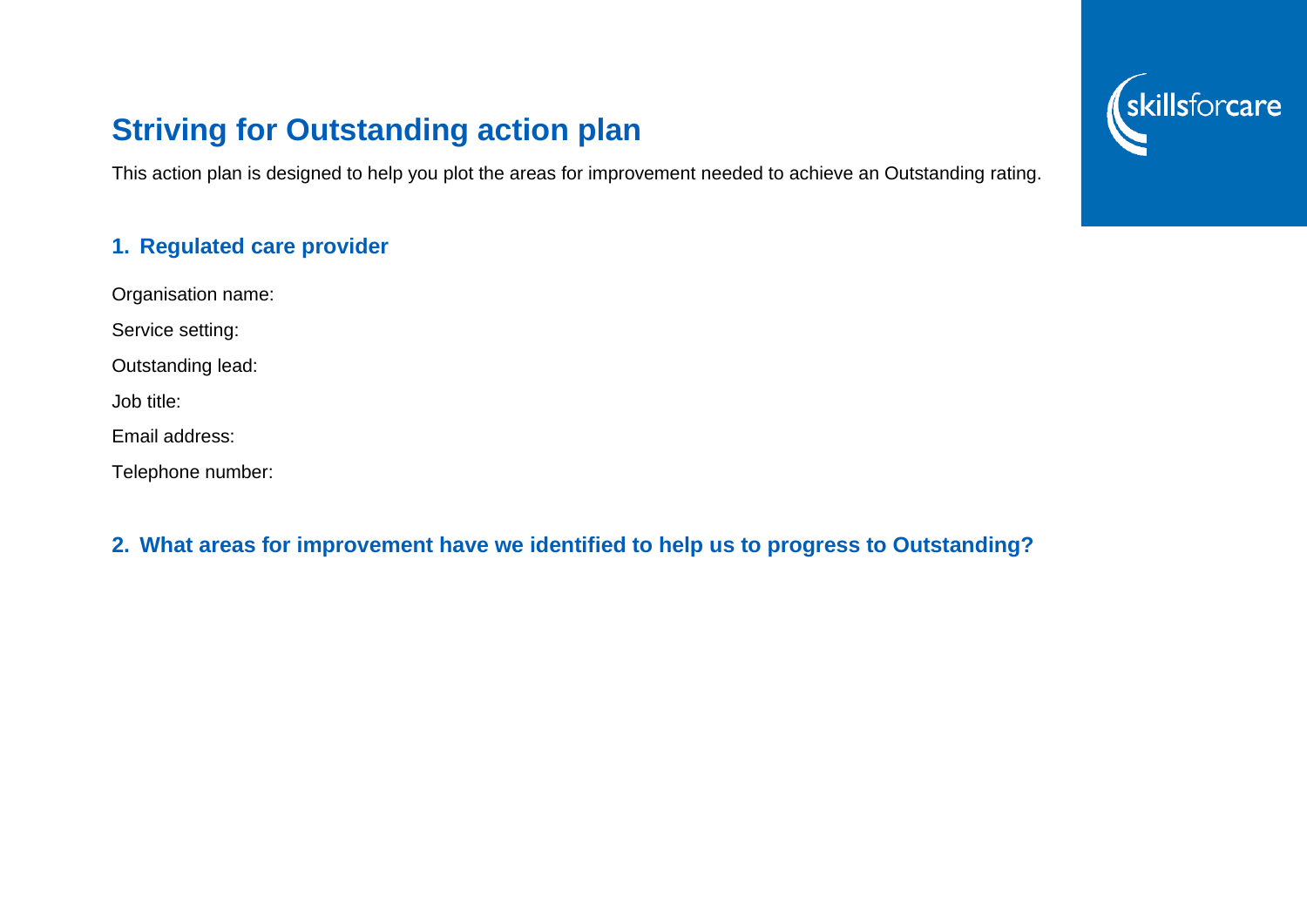**3. What's our improvement goal and why?**

**4. What does success look like for our service?**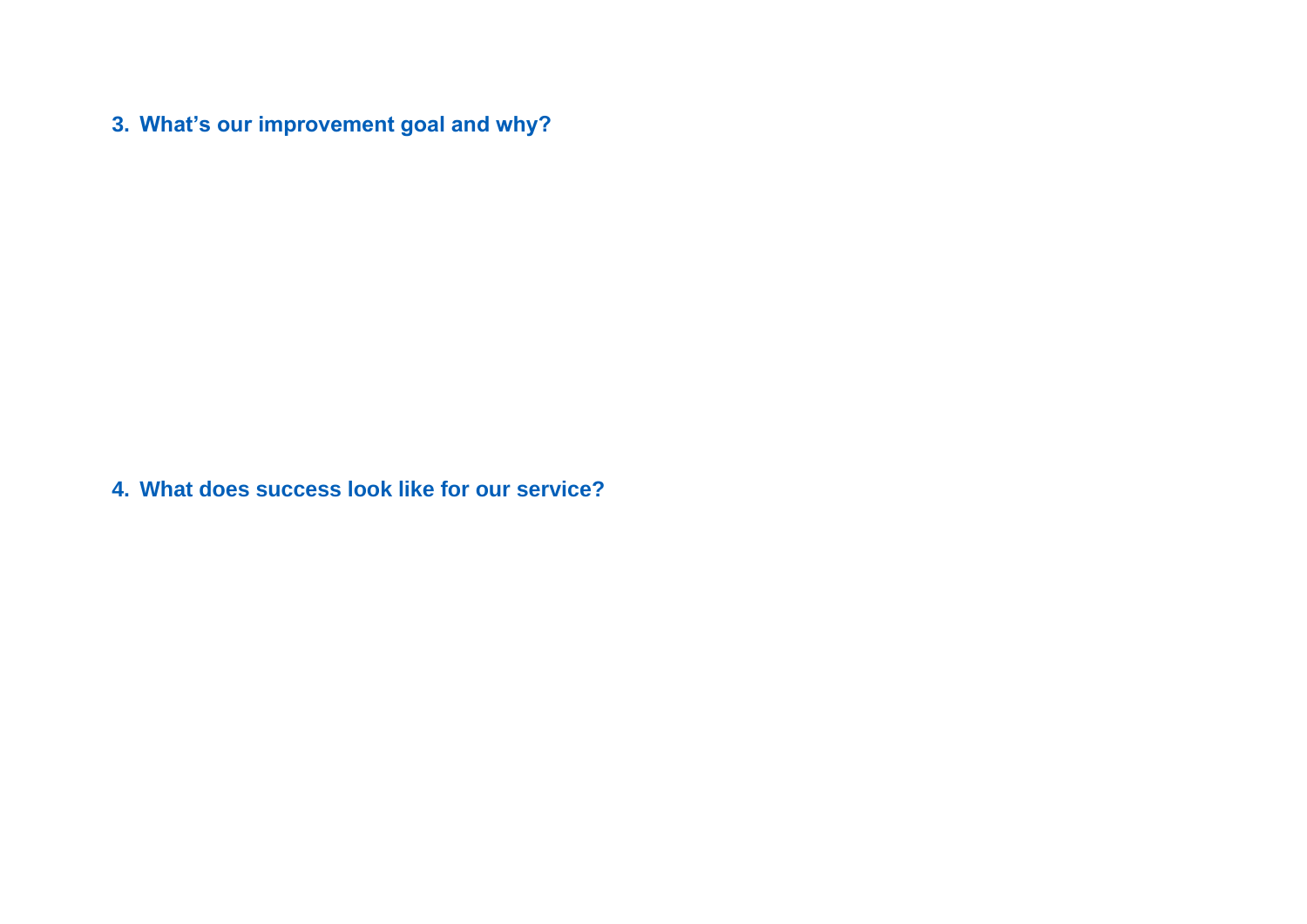**5. If we make these changes, how will they benefit the people we support, our staff teams and wider organisation?**

**6. How will we measure success?**

**7. Who in the organisation will be involved in the delivery of the action plan?**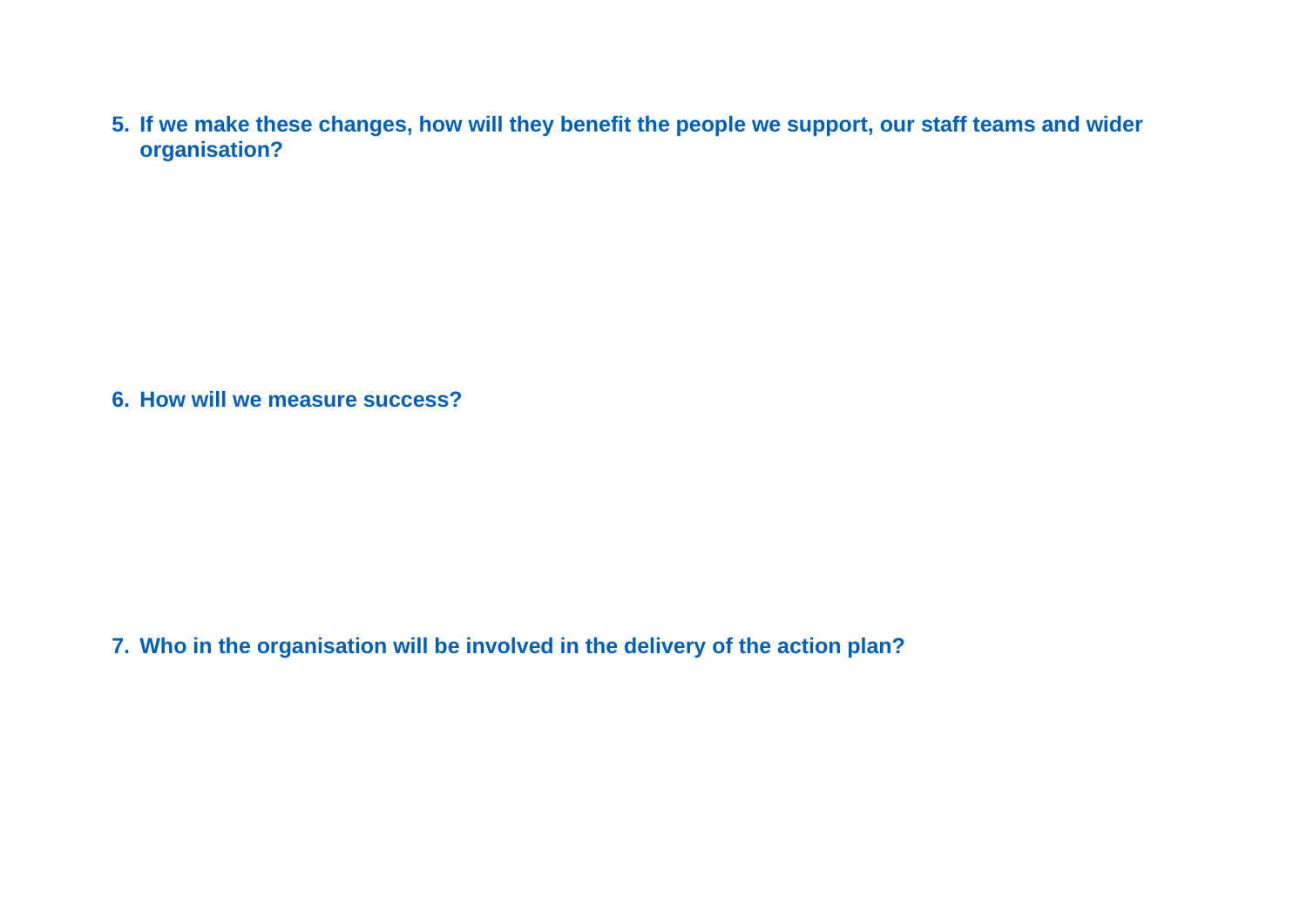## **8. Action plan**

| <b>Area for</b><br>improvement | <b>What does</b><br>success look<br>like? | What needs to be<br>done to achieve<br>the goals? | Who'll be<br>responsible for<br>achieving this? | <b>Start date and</b><br>date of<br>completion | <b>Review notes -</b><br>detail progress<br>towards objective |
|--------------------------------|-------------------------------------------|---------------------------------------------------|-------------------------------------------------|------------------------------------------------|---------------------------------------------------------------|
|                                |                                           |                                                   |                                                 |                                                |                                                               |
|                                |                                           |                                                   |                                                 |                                                |                                                               |
|                                |                                           |                                                   |                                                 |                                                |                                                               |
|                                |                                           |                                                   |                                                 |                                                |                                                               |
|                                |                                           |                                                   |                                                 |                                                |                                                               |
|                                |                                           |                                                   |                                                 |                                                |                                                               |
|                                |                                           |                                                   |                                                 |                                                |                                                               |